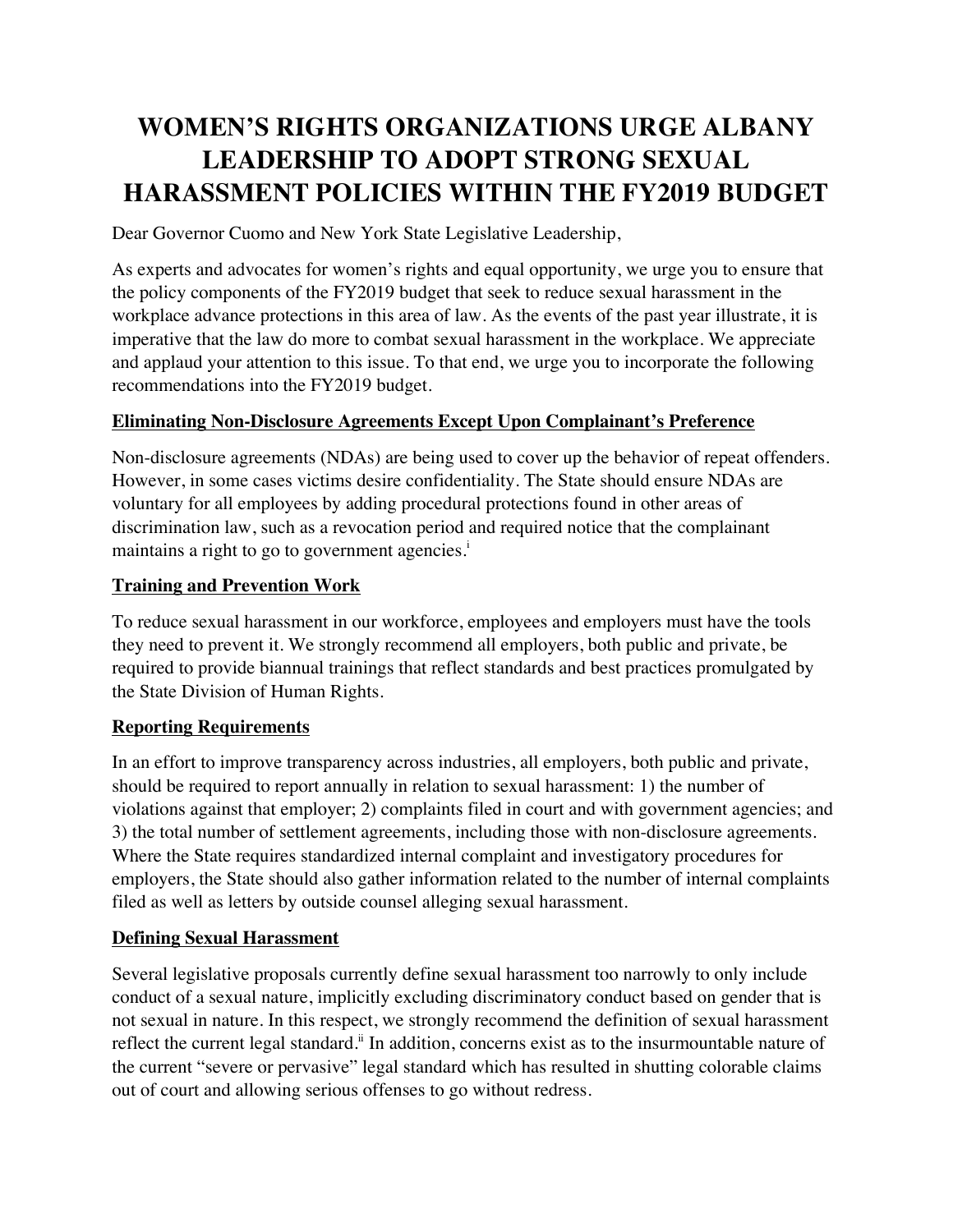# **Clarifying Employer and Managerial Liability**

Courts have untenably narrowed when employers and managers may be found legally responsible for sexual harassment. Any final proposal should include an employer liability standard that ensures employers and managers are responsible for sexual harassment that they commit, that they knew about, or that they should have known about. $\ddot{u}$ 

#### **Eliminating Mandatory Arbitration Clauses**

In order to ensure employees' rights are not already limited when they walk through the door, the State should attempt to reduce mandatory arbitration agreements (MACs) in employment contracts. Given that the Federal Arbitration Act precludes states from prohibiting MACs outright, the State should disincentivize MACs by refusing to contract with employers who include these clauses in contracts. In addition, the State should also preclude contractors from including pre-employment non-disclosure agreements in their employment contracts.<sup>iv</sup>

#### **State Indemnification of Sexual Harassment by Members of the Legislature**

To ensure that victims receive redress, it is important that the State remains responsible and indemnify state employees for wrongdoing. However, the State can and should require the employee to pay the State back. Further, we recommend that this section apply only to employees who have earned, and violated, the public trust, i.e. elected members of the legislature. $v$ 

# **Investigatory and Complaint Procedural Standards**

The State should require uniform complaint and investigatory procedure for all levels of government as well as employers who wish to receive the privilege of contracting with the State.<sup>vi</sup>

\*\*\*\*\*

In addition, while the current proposals under consideration may be a good step forward, we recommend that these standards and protections be extended to all workplaces, both public and private,  $v$ <sup>ii</sup> applicable to all forms of workplace discrimination, and incorporate a strong public education component.<sup>viii</sup>

Given the current national attention to this issue, we urge you to seize this opportunity to advance New York law by incorporating these recommendations. New York can and should be a leader in combatting sexual harassment. The women of New York State deserve nothing less.

Respectfully,

A Better Balance New York Civil Liberties Union ACRIA American Association of University Women - New York State, Inc. (AAUW-NYS)

AAUW - St. Lawrence County Chapter Brooklyn Queens NOW Callen-Lorde Community Health Center Citizen Action of New York Concerned Clergy for Choice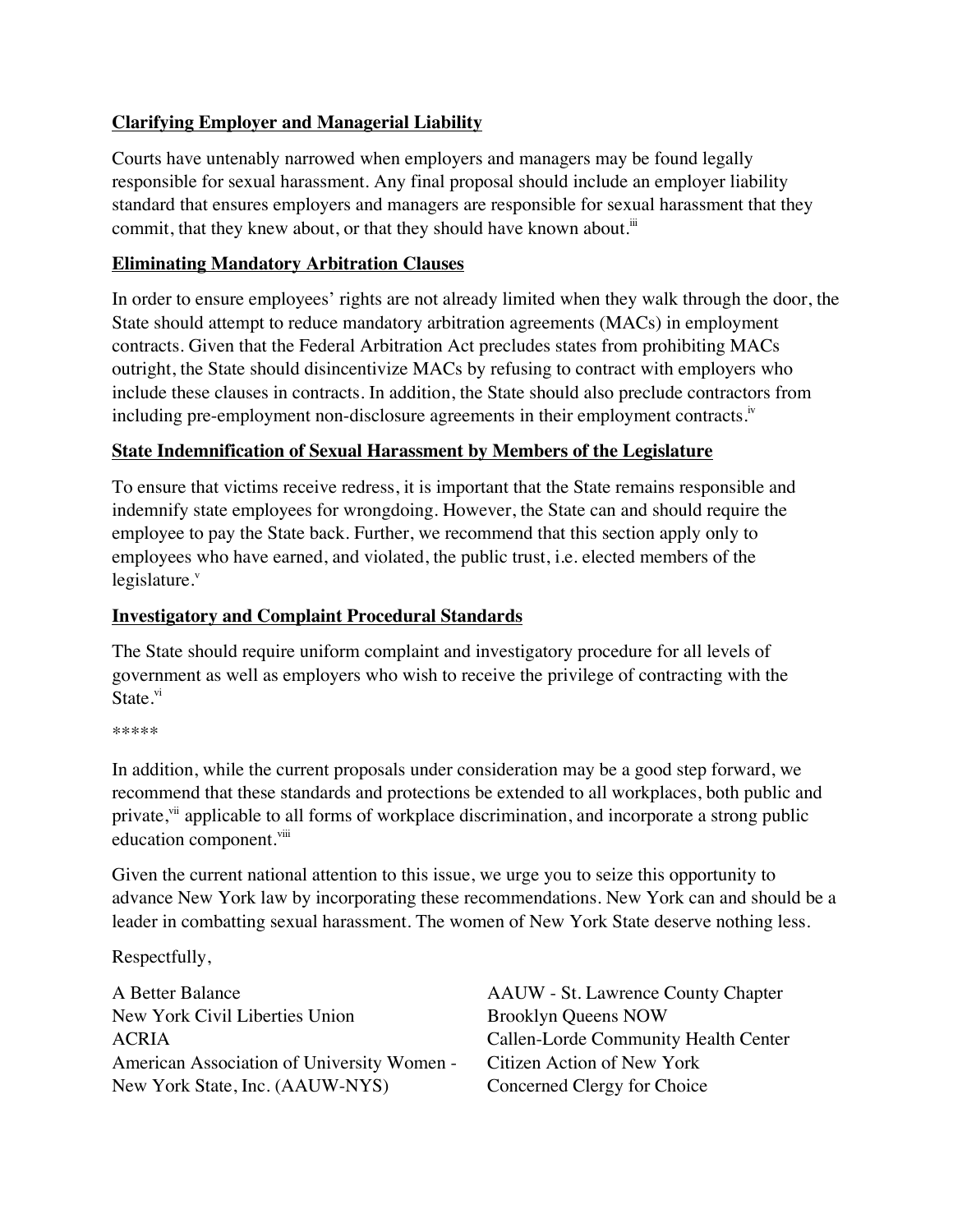CWA Local 1180 Day Care Council of New York Day One Empire State Indivisible Empire State Progressives Empire State Virtual NY Branch AAUW Family Planning of South Central New York, Inc. Gay Men's Health Crisis Gender Equality Law Center Girls for Gender Equity Greater New York Labor Religion Coalition Hollaback! Hope's Door Indivisible Nation BK Interfaith Impact of NYS Jewish Women's Foundation of New York LatinoJustice PRLDEF League of Women Voters of St. Lawrence County Legal Momentum, The Women's Legal Defense Fund Manhattan Young Democrats MB Rogers/MaribarStudio Metro New York Chapter US National Committee UN Women MomsRising NAACP New York State Conference National Association for Female Executives National Center for Law and Economic Justice National Council of Jewish Women New York National Institute for Reproductive Health Action Fund National Organization for Women - New York National Organization for Women - **Westchester** New Shelves Books New York Coalition of One Hundred Black Women New York Paid Leave Coalition New York State Coalition Against Domestic Violence New York State Coalition Against Sexual Assault

New York State Nurses Association NYCD-16 Indivisible NYCLU Office and Professional Employees International Union (OPEIU), AFL-CIO One Voice to Save Choice of Congregation Planned Parenthood Empire State Acts Planned Parenthood Mohawk Hudson Planned Parenthood of Nassau County Planned Parenthood of New York City Planned Parenthood of the North Country New York Planned Parenthood of the Southern Finger Lakes Public Health Association of New York City Reproductive Health Access Project Restaurant Opportunities Center of New York RHAvote Rodeph Sholom The YMCA of Greater Rochester True Blue NY U-Act Womens' Issues Ulster Activists Women's Issues Committee Ulster County Democratic Women - Campaign Committee Upper Hudson Planned Parenthood Violence Intervention Program WCLA - Choice Matters Westchester Women's Agenda Western New York Council on Occupational Safety & Health WHARR (Women's Health and Reproductive Rights) Women's Center For Education And Career Advancement Women's City Club of New York Women's March Alliance YWCA Brooklyn YWCA of Binghamton and Broome County Zonta Club of Greater Queens Zonta Club of New York Zonta Club of Westchester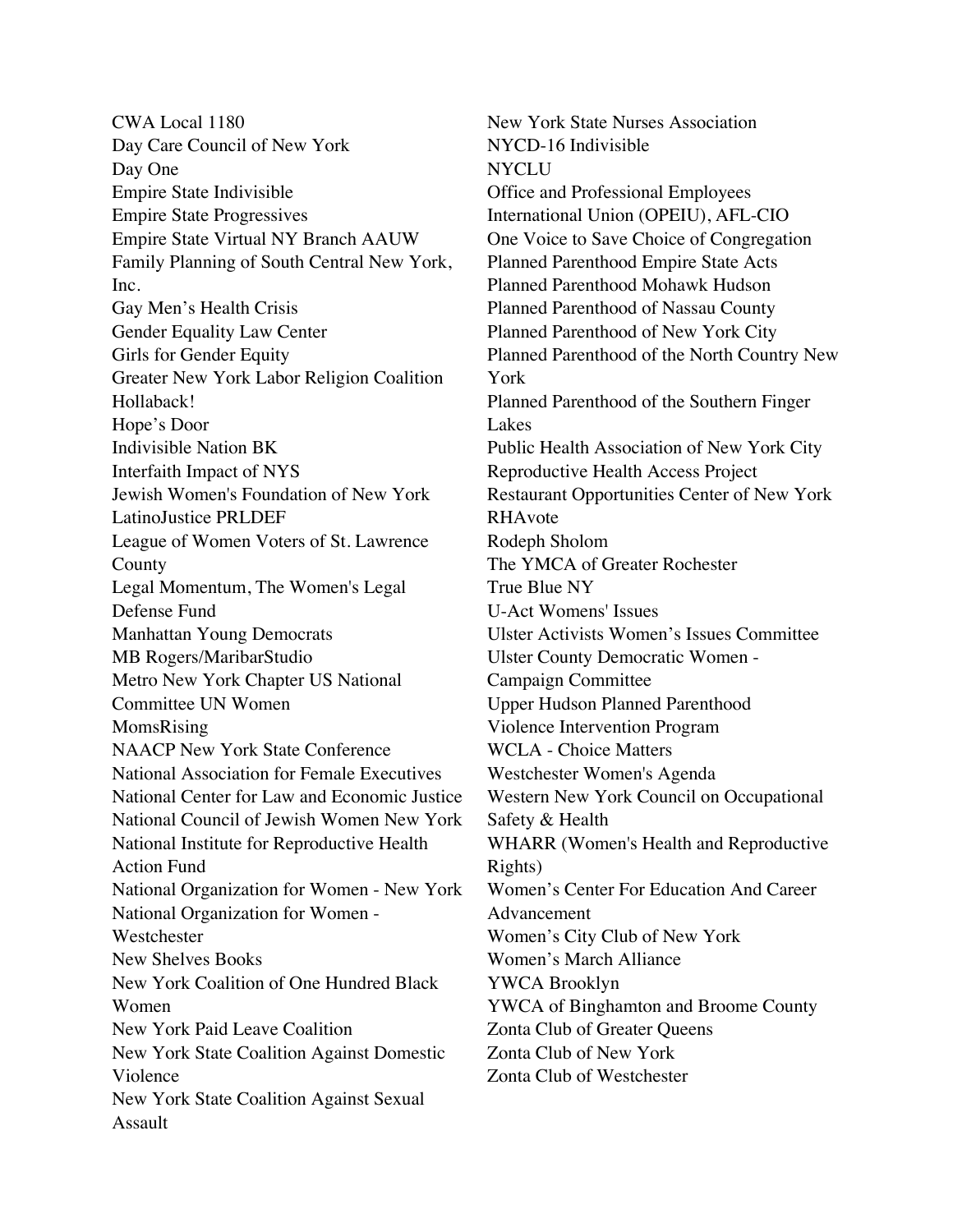ii Furthermore, consistent with current law, the definition should reflect that a single incident of sexual harassment may be sufficient to meet the definition of sexual harassment. The following definition can be used: "'Sexual harassment' means unwelcome sexual advances, requests for sexual favors, verbal, written, pictorial or physical conduct of a sexual nature, or conduct based on an individual's sex or gender, if (1) such conduct is made either explicitly or implicitly a term or condition of employment; (2) submission to or rejection of such conduct is used as the basis for employment decisions affecting an individual's employment; or (3) such conduct has the purpose or effect of unreasonably interfering with an individual's work performance or creating an intimidating, hostile, or offensive work environment. Whether alleged conduct constitutes sexual harassment shall be determined on the basis of the record as a whole and the totality of the circumstances, such as the nature of the conduct and the context in which the alleged incidents occurred. No one factor alone determines whether particular conduct violates this section, and a single incident may be sufficient. The complaining individual need not be the target of the sexual harassment for the conduct to violate this section."

iii Such a standard, would be reflected in the following language: "An employer shall be liable for an unlawful discriminatory practice based upon the conduct of an employee or agent which is in violation of discrimination based on sex, with respect to sexual harassment where: (1) the employee or agent exercised managerial or supervisory responsibility; or (2) the employer knew of the employee's or agent's discriminatory conduct, and acquiesced in such conduct or failed to take immediate and appropriate corrective action; an employer shall be deemed to have knowledge of an employee's or agent's discriminatory conduct where that conduct was known by another employee or agent who exercised managerial or supervisory responsibility; or (3) the employer should have known of the employee's or agent's discriminatory conduct and failed to exercise reasonable diligence to prevent such discriminatory conduct."

<sup>iv</sup> The following language can be used to reduce MACs in a way that has not been precluded by the FAA: "Contracts" hereafter awarded by the state, or by any state agency, shall not be let, granted or awarded to any contractor where the contractor requires employees or prospective employees to enter into written contracts if such contract: (i) restricts or limits such employee's ability to bring or adjudicate claims relating to unlawful discriminatory practices based on sexual harassment in any forum; and (ii) contains any term or condition that would prevent the disclosure of any or all factual information related to future complaints or action related to sexual harassment. A clause shall be

<sup>&</sup>lt;sup>i</sup> To ensure procedural protections for signing parties, the State should include the following language: "A) Notwithstanding any other law to the contrary, for any claim or cause of action, whether filed or unfiled, actual or potential, and whether arising under common law, equity, or any provision of law, the factual foundation for which involves sexual harassment, in resolving, by agreed judgment, stipulation, decree, agreement to settle, assurance of discontinuance or otherwise, a state agency or a state official or employee acting in their official capacity shall not have the authority to include or agree to include in such resolution any term or condition that would prevent the disclosure of any or all factual information related to the action unless the condition of confidentiality is the complainant's preference and the complainant agrees to the condition knowingly and voluntarily. A complainant's preference to include a condition of confidentiality may not be considered knowing and voluntary unless the agreement: 1) is written in a manner that can be clearly understood; 2) specifically refers to rights or claims arising under relevant federal, state, or local laws; 3) advises that the employee consult an attorney before accepting the agreement; 4) provides twenty-one days within which to consider the condition; 5) provides that for a period of at least seven days following the execution of such agreement, the individual may revoke the agreement, and the agreement shall not become effective or enforceable until the revocation period has expired; and 6) must be supported by consideration in addition to that to which the employee already is entitled. B) An agreement to settle a sexual harassment claim shall expressly state that it does not prohibit, prevent, or otherwise restrict the employee from doing either of the following: (1) lodging a complaint of sexual harassment committed by any person with the appropriate local, state, or federal agency; or (2) testifying, assisting, or participating in any manner with an investigation related to a claim of sexual harassment conducted by the appropriate local, state, or federal agency; (3) Any provision of an agreement to settle a sexual harassment claim that violates subdivision (1) or (2) of this subsection shall be void and unenforceable."